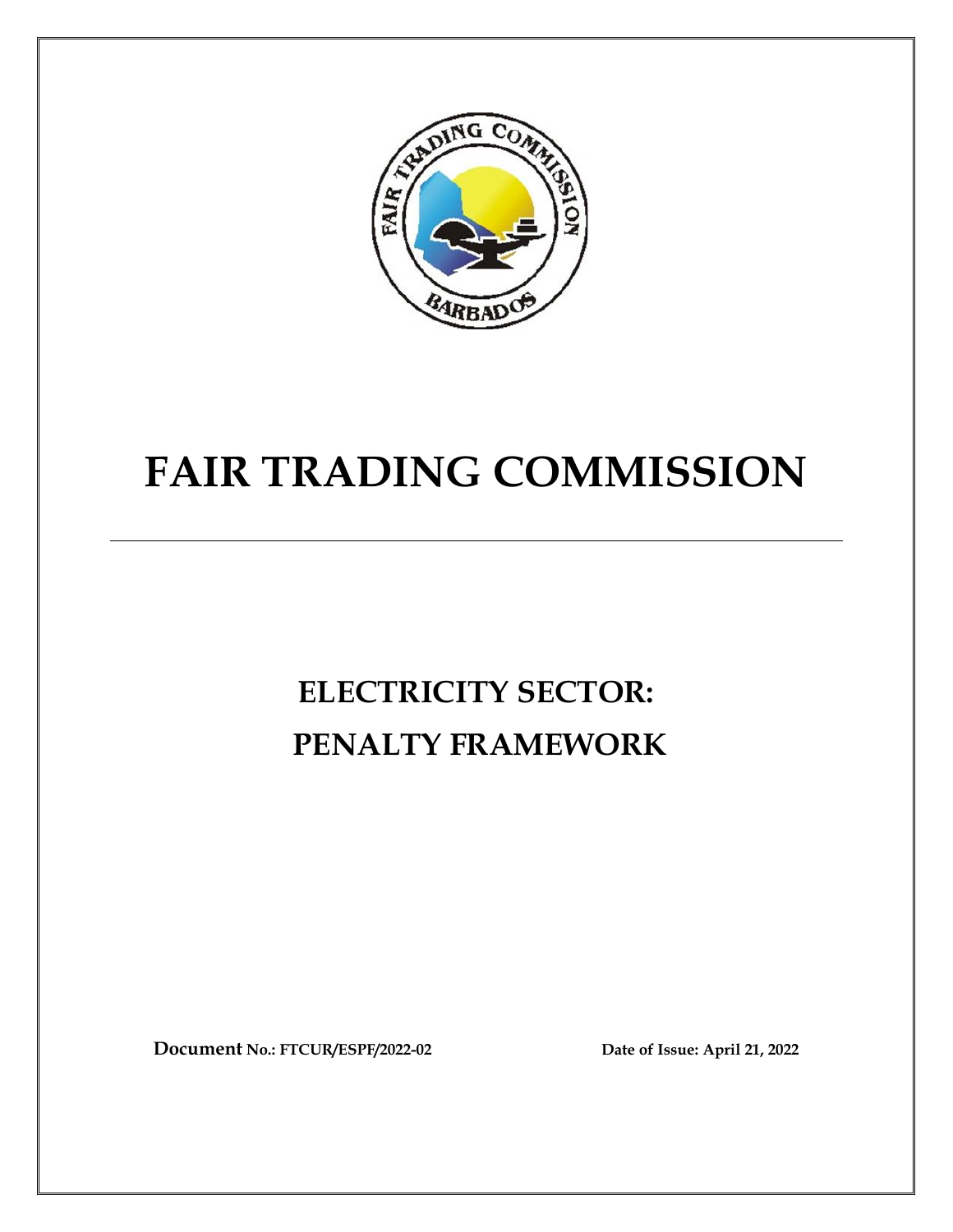# TABLE OF CONTENTS

| SECTION 2: ROLE AND PURPOSE OF THE COMMISSION'S PENALTIES 5         |  |
|---------------------------------------------------------------------|--|
|                                                                     |  |
| <b>SECTION 4: DISCUSSION AND APPLICATION OF PENALTY FRAMEWORK 8</b> |  |
|                                                                     |  |
|                                                                     |  |
|                                                                     |  |
|                                                                     |  |
|                                                                     |  |
|                                                                     |  |
|                                                                     |  |
|                                                                     |  |
| SECTION 5: ADMINISTRATION OF A COMMISSION-IMPOSED PENALTY  19       |  |
|                                                                     |  |
|                                                                     |  |
|                                                                     |  |
|                                                                     |  |
|                                                                     |  |
|                                                                     |  |
|                                                                     |  |
|                                                                     |  |
|                                                                     |  |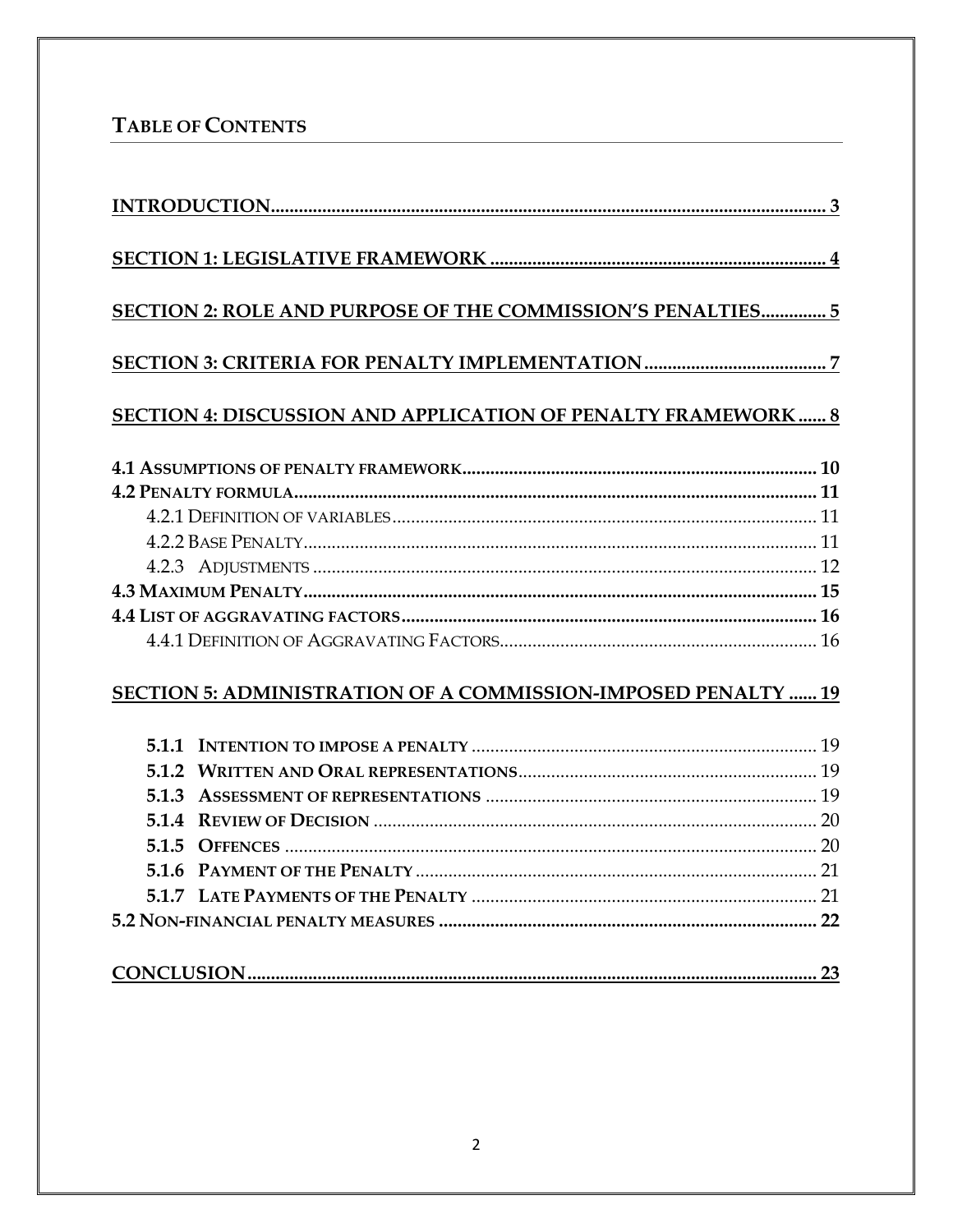## <span id="page-2-0"></span>**INTRODUCTION**

The Fair Trading Commission (the "Commission") has the responsibility to ensure that regulated entities provide safe, efficient and reliable service under a Standards of Service ("SoS") framework. According to the Fair Trading Commission Act, CAP. 326B of the Laws of Barbados (the "FTCA"), "Standards of Service" is defined at Section 2 as "*the quality and extent of service supplied by service providers."* 

Further to the Commission's function of determining the SoS applicable and monitoring performance to ensure compliance, the Commission is authorised to impose financial penalties for breaches of the SoS, as a means to effectively enforce its functions under the legislation which it administers.

The Commission has therefore developed a penalty framework which outlines a model for the calculation of financial penalties to be enforced against regulated entities in the electricity sector, for SoS breaches.

This model seeks to use the expected profits and avoided costs associated with a regulated entity's breach of the SoS framework in the calculation of the penalty. In this model, "avoided costs" refer to costs which the regulated entity should have incurred before the breach, was not undertaken; such costs have been identified through the Commission's investigation as having a causal link to the breach of the SoS. Any financial benefit derived from the actions or inactions found to have caused or been linked to the breach, shall also be captured by this definition where they result in additional profit (i.e., expected profit). The Commission, in its discretion may determine when it is necessary to impose such a penalty, pursuant to powers bestowed within the relevant legislation.

The Commission endeavours to continually develop its existing SoS framework, to further strengthen the enforcement aspect of its regulatory toolkit.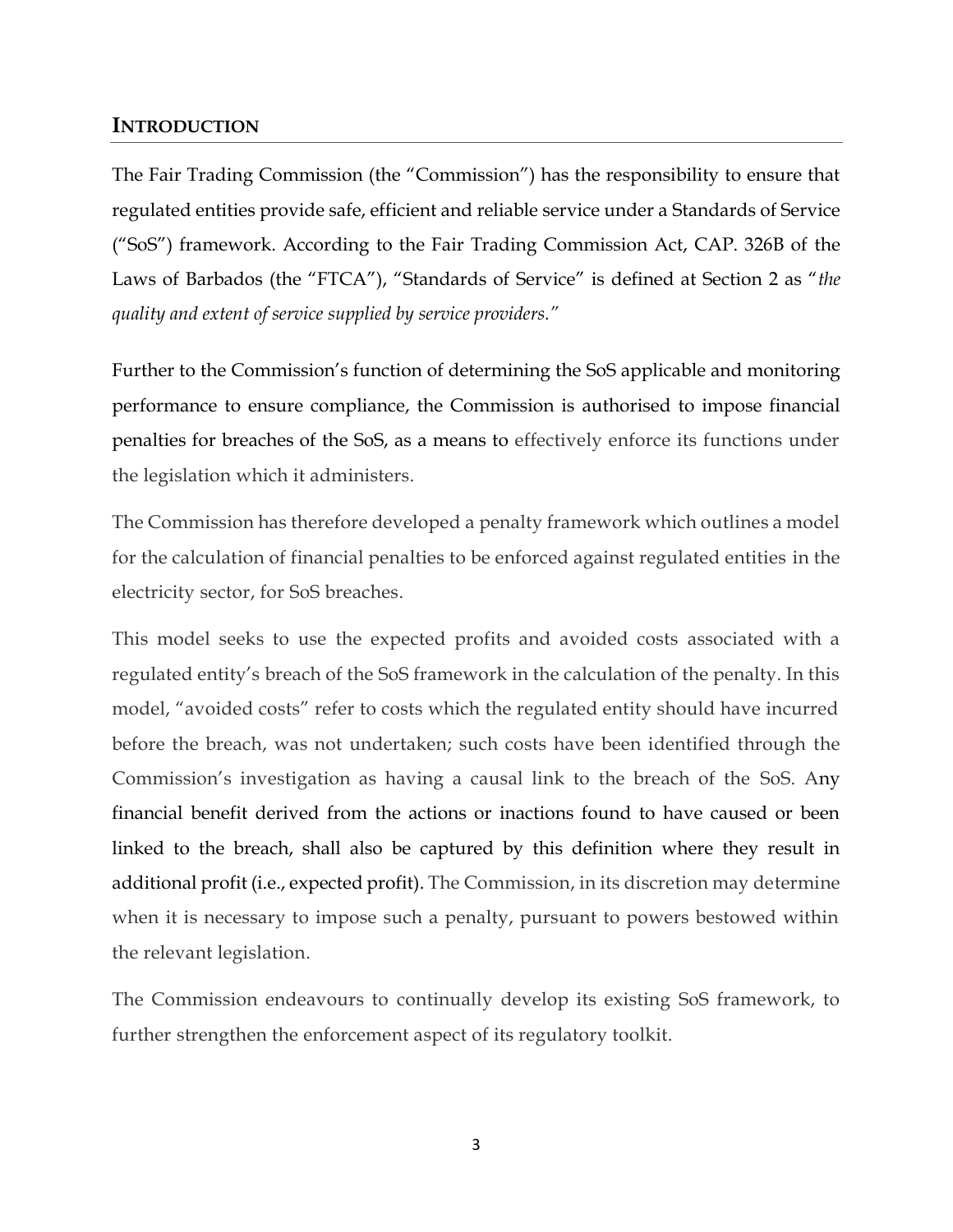# <span id="page-3-0"></span>**SECTION 1: LEGISLATIVE FRAMEWORK**

Section 4(3) of the Fair Trading (Amendment) Act, 2020 (FTCA) and Sections 3(1) and 4 of the Utilities Regulation Act CAP. 282 of the Laws of Barbados (the "URA"), set out the Commission's authority to determine the SoS for a regulated entity and the considerations that must be given when determining the same. Rule 63(2) of the Utilities Regulation Procedural Rules 2003, S.I. 2003 No.104 of the Laws of Barbados (as amended) (the "URPR") details the issues that may be included in the development of these SoS. Together, these pieces of legislation provide the over-arching authority and guidance for the Commission's development and establishment of the SoS for a regulated sector.

As it relates to the Commission's ability to enforce its established SoS, the Commission is empowered, by virtue of Section 38 of the URA, to impose penalties on a regulated entity which fails to comply with the SoS.

Section 38 of the URA stipulates that:

*"The Commission may make*

- *(a) rules;*
- *(b) regulations; and*
- *(c) orders with respect to* 
	- *(i) imposing penalties for non-compliance with prescribed standards of service; and*
	- *(ii) prescribing amounts to be paid to the person referred to in section 21 for failure to provide a utility service in accordance with the standards of service set by the Commission."*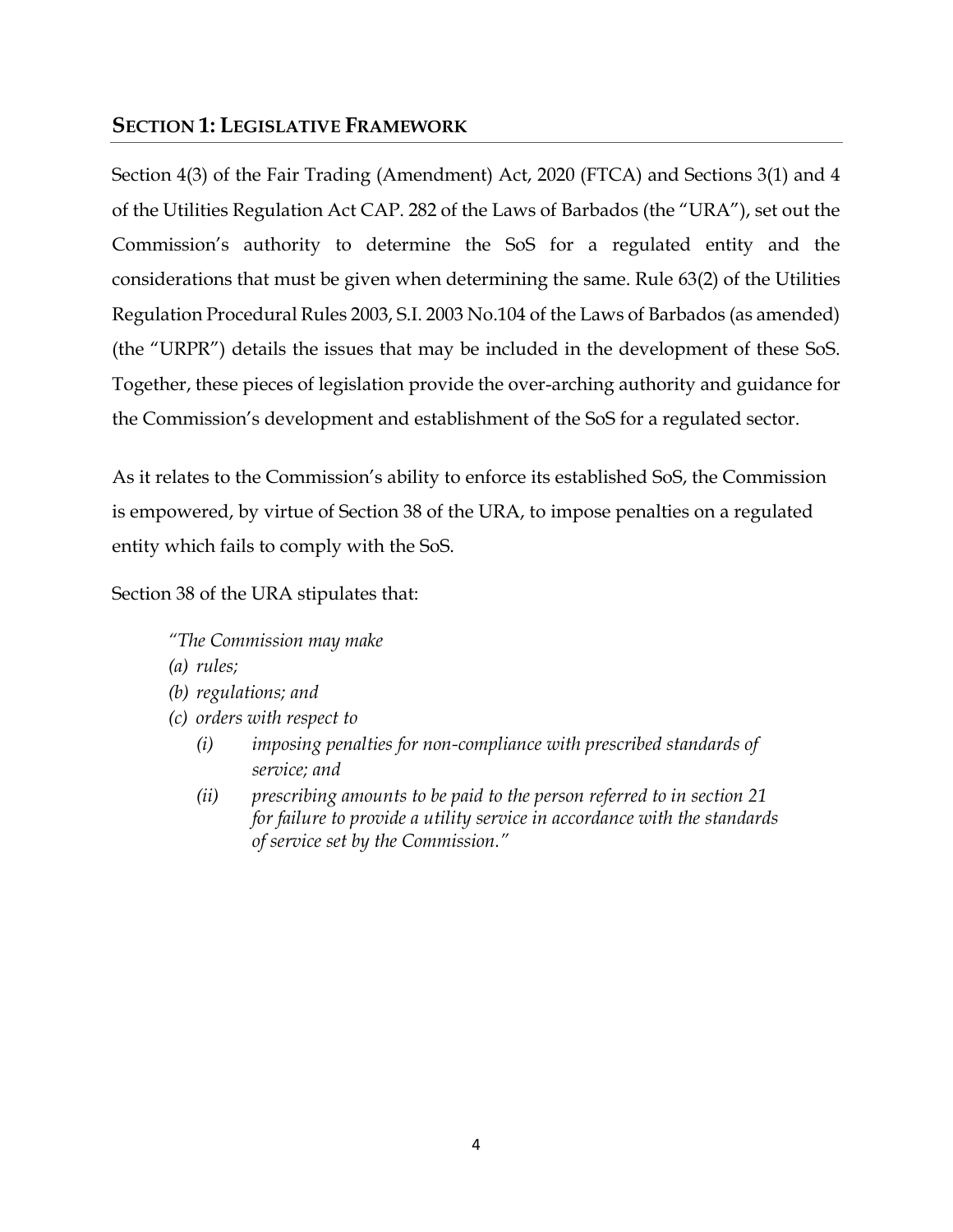# <span id="page-4-0"></span>**SECTION 2: ROLE AND PURPOSE OF THE COMMISSION'S PENALTIES**

Generally, penalties typically pursue multiple objectives, including: compensation, restitution, punishment and deterrence. Penalties enforced in utility regulation are no exception, given that the principal aim of utility regulation is to act as a 'proxy' for competition in a market where effective competition is either limited or non-existent, since competition and market forces typically drive efficiency.

Black's Law Dictionary defines a penalty as "punishment imposed on a wrongdoer, usually in the form of imprisonment or fine; especially, a sum of money exacted as punishment for either a wrong to the state or a civil wrong (as distinguished from compensation for the injured party's loss). Though usually for crimes, penalties are also sometimes imposed for civil wrongs**"** *1 .* 

In this regard, any penalties applied by the Commission are intended to perform a largely deterrent function, affording an appropriate level of protection to consumers, while also penalising the regulated entity if deemed necessary.

This framework proposes the use of an effects-based approach to establish a base penalty based on the avoided costs and expected profits of a breach, before applying adjustments for aggravating factors and repeated breaches.

By establishing such a base penalty, it is intended that the deterrent function of the penalty is achieved, as the regulated entity, which is assumed to be a profit maximiser and would therefore seek the most profitable actions, automatically sees no potential benefit from a breach event. Moreover, as the base penalty may be increased due to aggravating factors, breaches are further disincentivised. Thus, a breach, deliberate or otherwise, is likely to result in a financial penalty greater than or at least equal to any gains.

l

<sup>1</sup> Black's Law Dictionary (2019) (Eleventh Edition).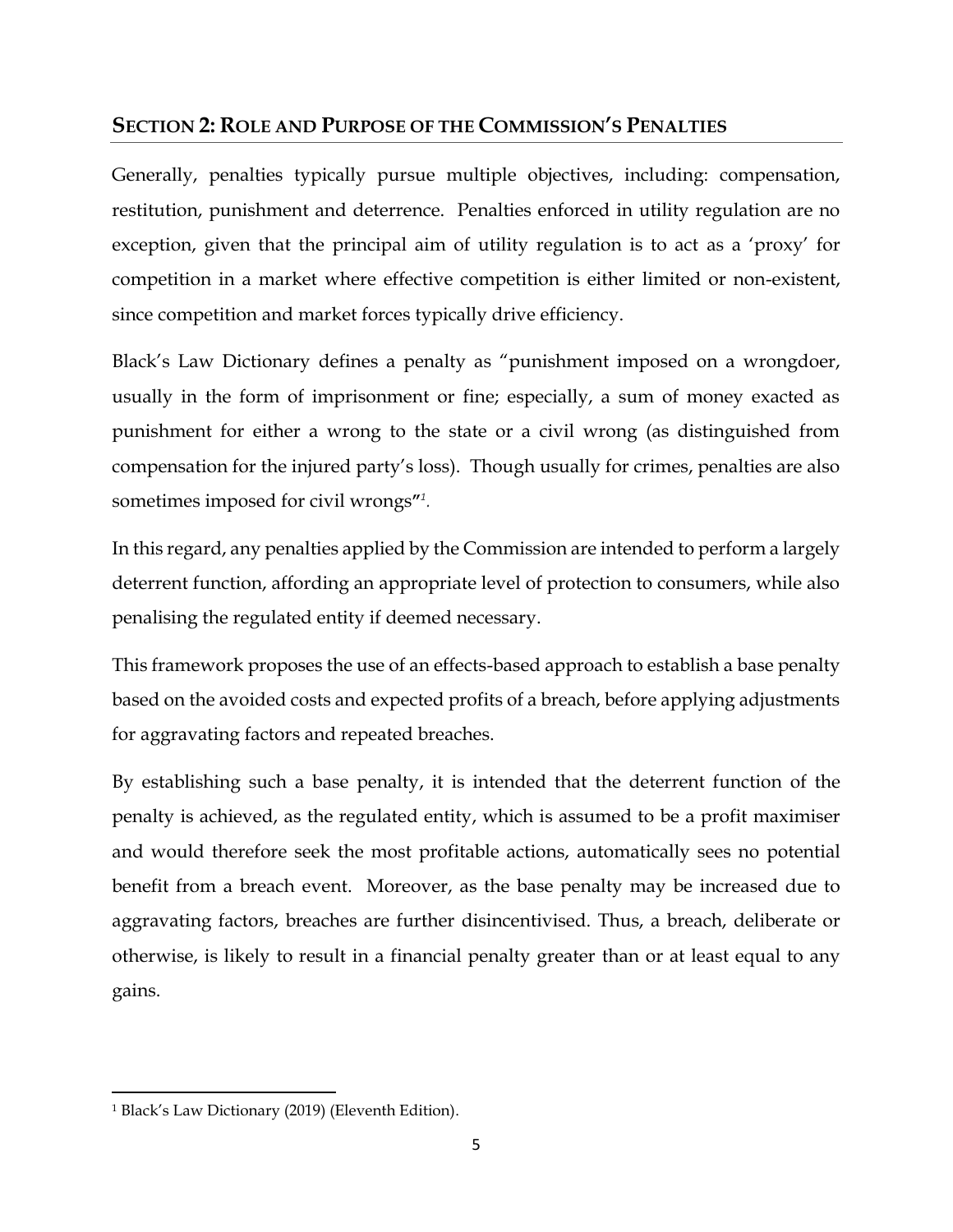This penalty framework also gives greater context to the Commission's quarterly and annual SoS evaluations, as falling short of established benchmarks may easily translate into the imposition of a penalty against a regulated entity, particularly where there are instances of significant shortfalls or repeated failures to meet the benchmarks set by the Commission.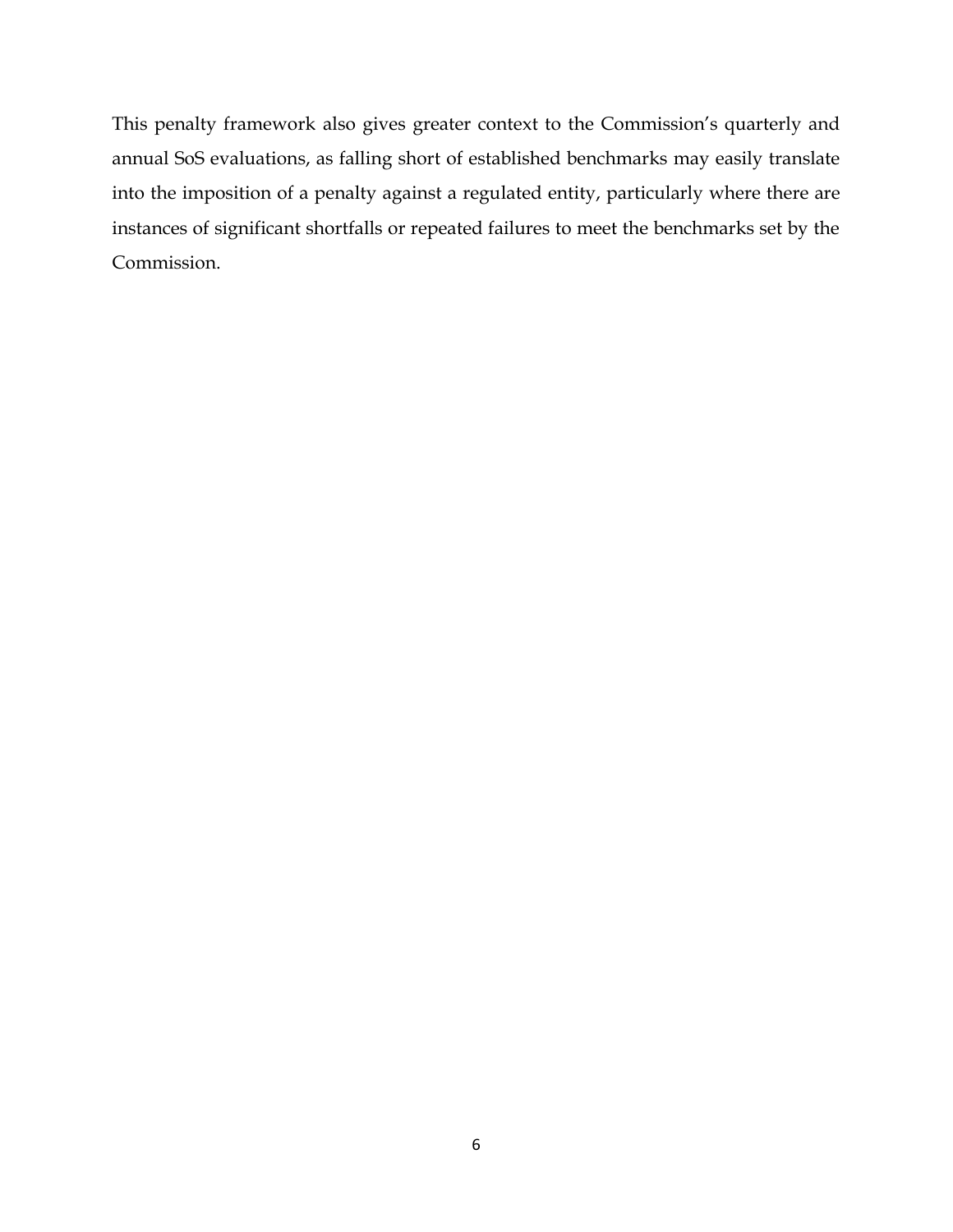## <span id="page-6-0"></span>**SECTION 3: CRITERIA FOR PENALTY IMPLEMENTATION**

Breaches by any regulated entity within the electricity sector shall be analysed and considered on a case-by-case basis, before the Commission determines if it will impose a penalty for a breach of the SoS, pursuant to section 38 of the URA. The main factors to be considered by the Commission when determining whether to impose a penalty against a regulated entity are:

- a) the duration of a breach;
- b) the number of persons affected by a breach;
- c) any resulting harm or injury due to a breach; and
- d) the historical performance of the regulated entity in relation to the SoS.

Failure of a regulated entity to meet the established targets, as defined within the SoS framework for a particular standard, or performance results that suggest a negative widespread effect on consumers, may result in the automatic imposition of a penalty. This provision is applied subject to exemptions for force majeure conditions and any prevailing extenuating circumstances.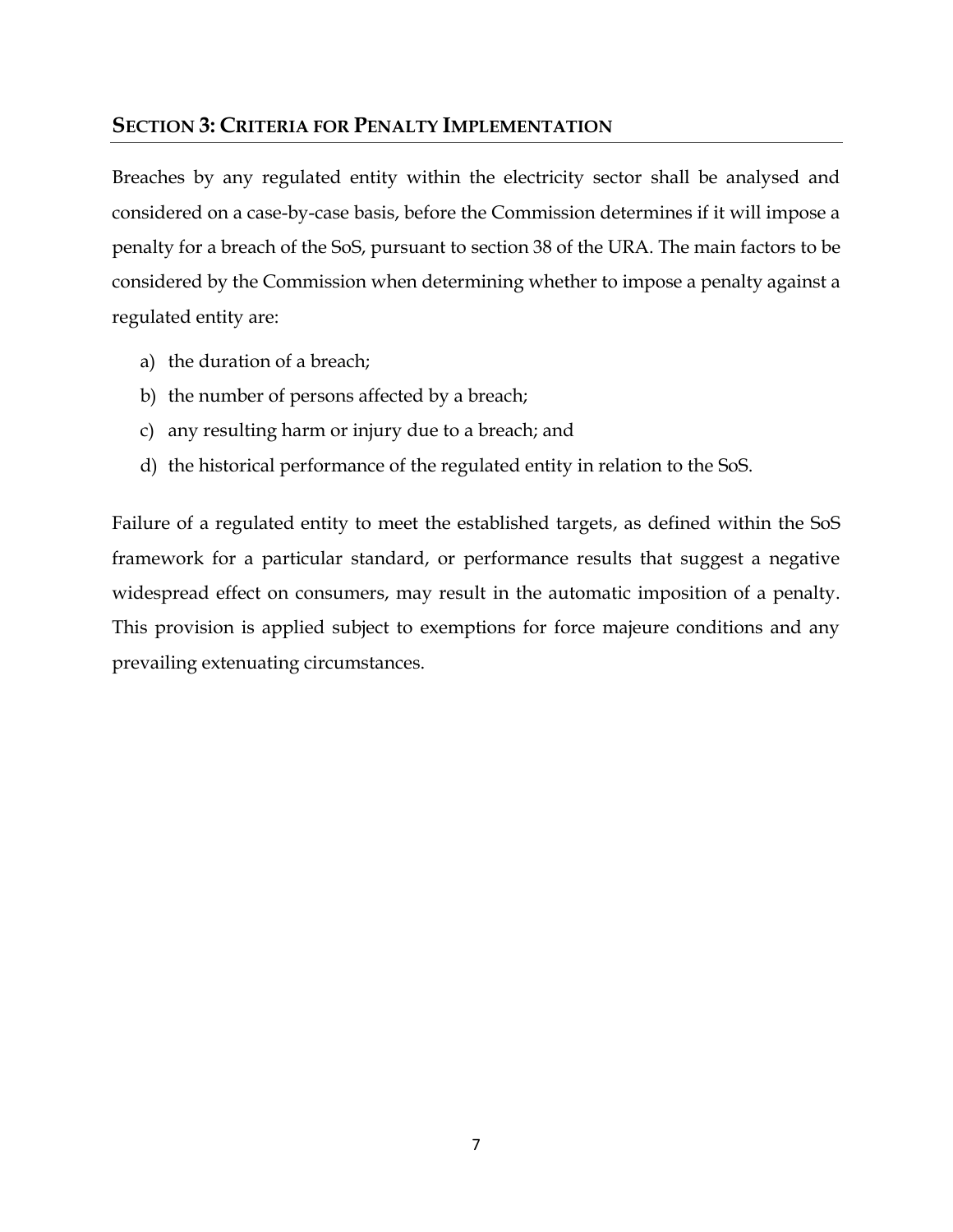## <span id="page-7-0"></span>**SECTION 4: DISCUSSION AND APPLICATION OF PENALTY FRAMEWORK**

In the determination of any penalty, it is critical to consider the importance of proportionality, and the need for the prescribed penalty to mirror the severity of the breach <sup>2</sup> . In their research paper analysing financial penalties, researchers at the University College of London ("UCL") Faculty of Law, highlighted that economic theory supports the need for a fine/penalty to be at least equal to the expected profits of the breach<sup>3</sup>. This is a fundamental point upon which any proposed penal framework can be built. Further, it is important that a penal framework encapsulates both the harm caused by a breach, and the potential gain that may have accrued to the service provider from it. The North-American Electric Reliability Corporation ("NERC") also discusses the concept of expected profits, highlighting that "any monetary penalty issued for a violation involving an economic choice to violate shall, at a minimum, disgorge any profits the entity acquired as a consequence of the behaviour, whenever and to the extent that they can be determined or reasonably estimated."<sup>4</sup>

This framework therefore proposes the use of an effects-based approach to establish a base penalty which captures the avoided costs and expected profits of a breach, before applying adjustments for aggravating factors and repeated breaches. These aggravating factors collectively are utilised to capture the severity of the breach, as well as to ensure that any harm caused by the breach is factored into the penalty. The result is a penalty which reflects the severity of the breach.

 $\overline{\phantom{a}}$ 

<sup>&</sup>lt;sup>2</sup> Lianos, I., Jenny, F., Wagner von Papp, F., Motchenkova E., David, E. et al (2014) "An Optimal and Just Financial Penalties System for Infringements of Competition Law: A Comparative Analysis (CLES Research paper series 3/2014, UCL Faculty of Laws: London", accessed February 25, 2021, <https://www.fne.gob.cl/wp-content/uploads/2014/11/Estudio.pdf> 3 Ibid.

<sup>4</sup> North American Electricity Reliability Commission (NERC), "Sanction Guidelines of the North American Electric Reliability Corporation".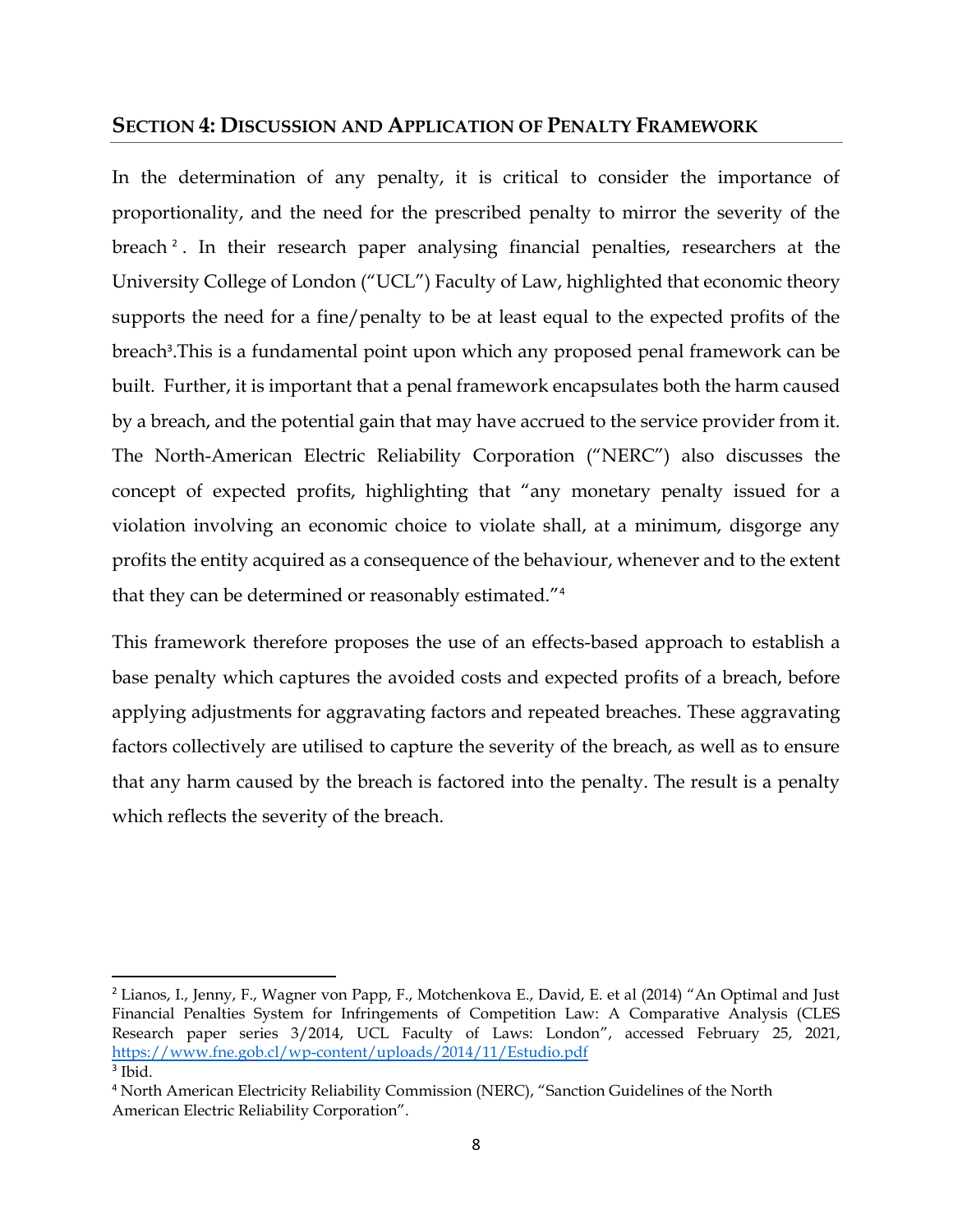An effects-based approach can be defined as an economic approach that relies on case by case analyses in order to provide an accurate estimate of the harm caused by the conduct of companies i.e., regulated utilities5.

In relation to penalty setting, this approach does not rely heavily on presumptions and proxies, as is the case with other possible methods of calculation. Instead, the approach is guided by economic theory that purports the penalty should be at least equal to the expected profits originating from the violation.

An effects-based approach presents a simple but targeted method of calculating a base penalty, well suited to the regulatory context of the Commission. It allows the Commission to utilise its existing human resources, procedures for regulatory reporting and co-operative evidence gathering to determine reasonable penalties, proportional to the severity of the breach, where other competing methods may require additional resources to complete the same objective.

In relation to the regulatory context of the Commission, an advantage to the use of an effects-based approach is its reliance on financial information provided by the offending regulated entity by way of affidavit evidence. This co-operative approach increases the reliability of the final penalty, as the information provided is fed directly into the base penalty, before adjustments are applied based on the regulated entity's conduct <sup>6</sup> . Overall, this approach minimises subjectivity, thereby enhancing the reliability of its output.

In developing a framework to meet these objectives, it is also important to outline a method by which a maximum penalty is determined, this ensures that the regulated entity is not rendered insolvent as a result of penalty imposition.

 $\overline{\phantom{a}}$ 

<sup>5</sup>Lianos, I., Jenny, F., Wagner von Papp, F., Motchenkova E., David, E. et al (2014) "An Optimal and Just Financial Penalties System for Infringements of Competition Law: A Comparative Analysis (CLES Research paper series 3/2014, UCL Faculty of Laws: London"; Executive Summary pg.9.

<sup>6</sup> Adjustments for aggravating factors, repeated breaches (the Multiplier) and if applicable, a discount for accepting responsibility and avoiding the significant administrative cost associated with an appeal.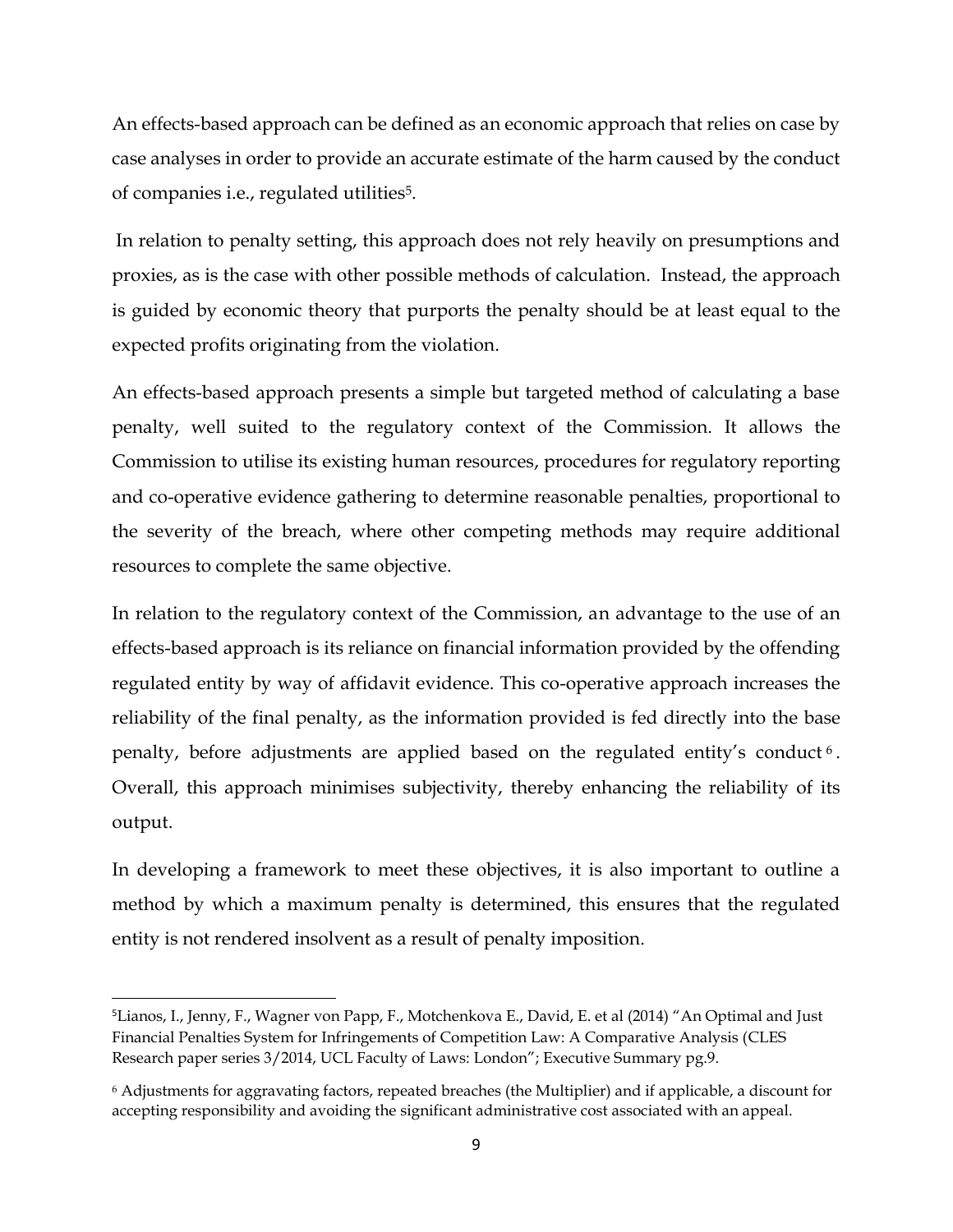## <span id="page-9-0"></span>**4.1 ASSUMPTIONS OF PENALTY FRAMEWORK**

The model is based on the following assumptions:

- 1) The penalty must be a positive number;
- 2) The breach triggering the enforcement of a penalty was avoidable and can be linked to some measure of avoided costs and/or expected profits by the regulated entity;
- 3) The Commission can at least estimate any avoided costs and/or expected profits linked to a breach;
- 4) The regulated entity is assumed to be a profit maximiser<sup>7</sup>;
- 5) The regulated entity under investigation is assumed to be a profitable company, as indicated by its audited financial statements. Further, this assumption posits that the regulated entity has enjoyed a non-negative rate of return for at least three (3) of the preceding five (5) years;
- 6) The audited financial statements of the regulated entity are assumed to be accurate and reliable.
- 7) The penalty enforced is constrained, so as not to render the regulated entity insolvent;
- 8) Aggravating Factors (AFs) are based on evidence accumulated during the Commission's investigations of the breach;
- 9) Augmentation of the Aggravating Factor Adjustment (AFA) begins with each present factor assigned the value of 25%; the regulated entity shall carry the burden of proof, to disprove or rebut the magnitude or presence of each AF; and
- 10) Generation/service loss is captured and adequately quantified via the respective regulated entity's generation/service metric.

l

 $<sup>7</sup>$  This means selling a quantity of a good or service, or fixing a price, where total revenue (TR) is at its</sup> greatest above total cost (TC), Economics Online,<https://www.economicsonline.co.uk/>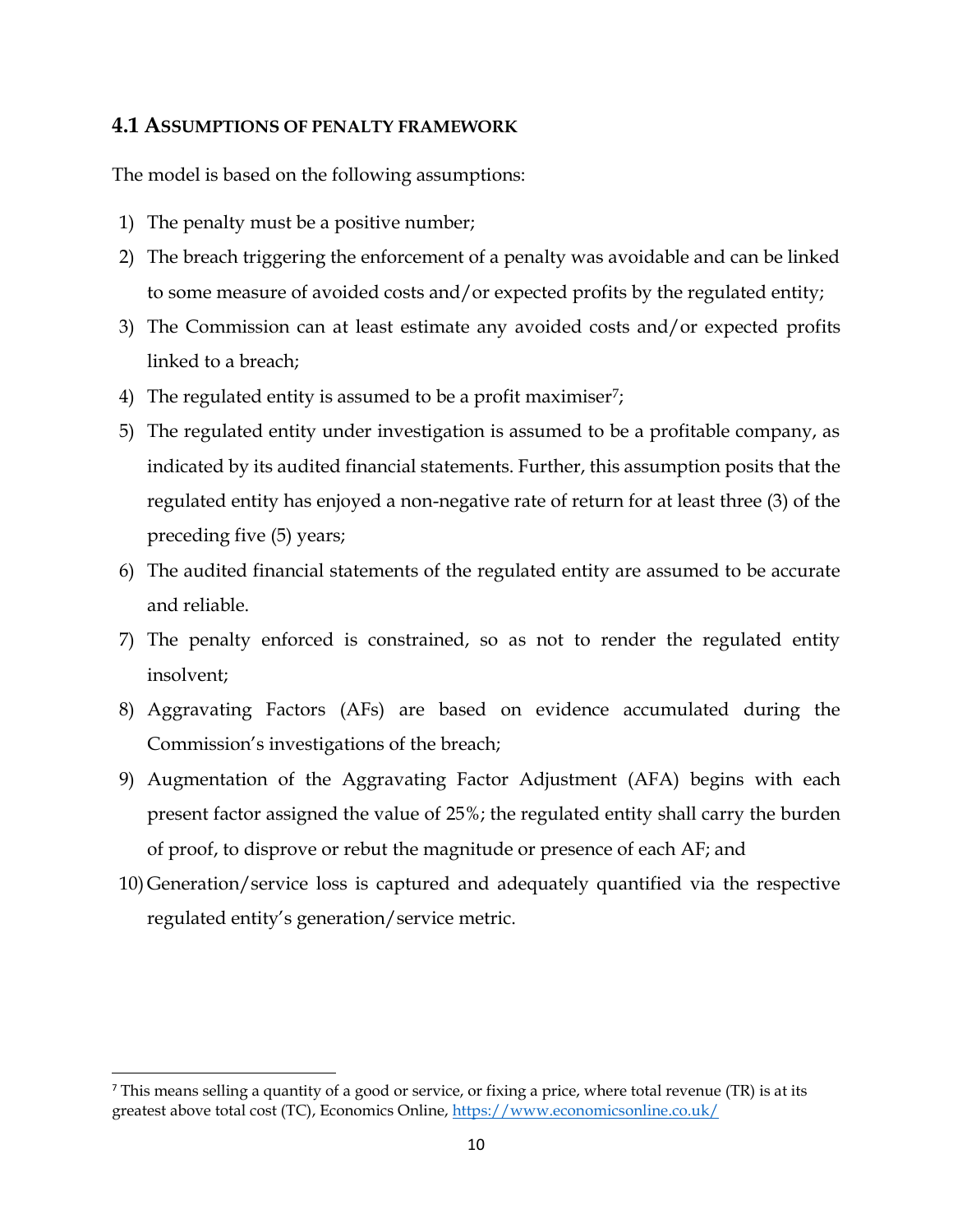## <span id="page-10-0"></span>**4.2 PENALTY FORMULA**



**NB: (AFA) - Aggravating Factor Adjustment; (M) – Multiplier; and (FAF) - Final Adjustment Factor.**

#### <span id="page-10-1"></span>**4.2.1 Definition of variables**

 *Total Penalty (P)* = The total amount calculated for the regulated entity to pay into the Consolidated Fund, on the direction of the Commission, for the breach of the Commission's SoS framework. This total is determined by applying adjustments<sup>8</sup> to the base penalty. The Total Penalty enforced must be less than or equal to the maximum penalty determined by this framework.

#### <span id="page-10-2"></span>**4.2.2 Base Penalty**

 $\overline{a}$ 

The Base Penalty is determined as the sum of the avoided costs and expected profits of a breach of the SoS. The Commission, through its investigation of each specific breach, will identify and determine the cause and outcomes of a breach. This suggests that in every case, the nature of the base penalty calculation will be unique. Additionally, should the base penalty be found to include historical avoided  $costs<sup>9</sup>$ (i.e., avoided costs dating back to before the calendar year of the SoS breach event),

<sup>8</sup> Adjustments for Aggravating Factors (AFA), the Multiplier (M) and the Final Adjustment Factor (FAF). <sup>9</sup> The historical avoided costs (includes historical expected profits) are defined as avoided costs which should have been expended in previous calendar years, before the year in which the SoS breach occurred.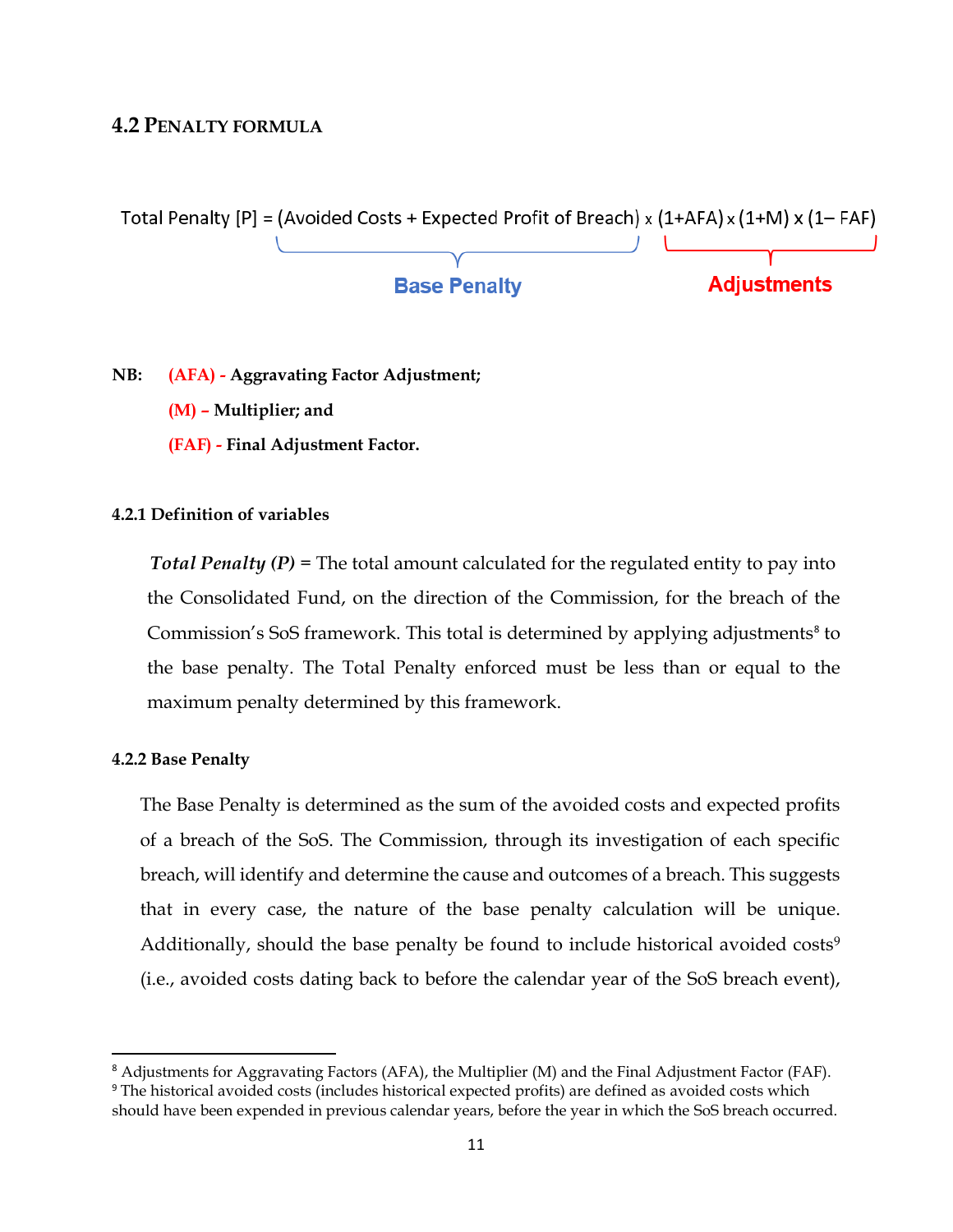then the appropriate percentage change in the Retail Prices Index (RPI)<sup>10</sup> is imposed on the base penalty, as a proxy, to capture the Present Value of the historical avoided cost.

## <span id="page-11-0"></span>**4.2.3 Adjustments**

 $\overline{\phantom{a}}$ 

- *I. Aggravating Factor Adjustment (AFA)* –This adjustment factor, which is represented as a percentage, is applied to increase the base penalty. Each aggravating factor as listed in section 4.4 below carries a weight of between 0% and 25%. The Commission, in its discretion, determines the impact or severity of a specific factor, applying an appropriate percentage in this range, starting from the default value of 25%, making reductions based on the investigative findings. The application of lower percentages is intended to reflect the lower severity of a factor. The converse applies for higher percentages. Collectively, if present, all aggravating factors can have the combined maximum impact of increasing the base penalty by 275%.
- *II. Multiplier (M)* = This element amplifies the quantum of the penalty based on repeated breach events. Three levels of breach events are included in the Multiplier. This is reflected in the penalty formula as (1+M), where M represents a count of additional breach events. By expressing the multiplier as (1+M), this ensures that the equation's output is correct, resulting in no increase to the penalty where no additional breach events have taken place, as M would assume the value 0, and the entire equation would simply be multiplied by 1.

The three levels of breach events captured by the multiplier are:

1) *Multiple Major Breach events over a 24-month period –* This captures events which the Commission, classifies as major. Such a classification may be based on the breach severity, which considers factors such as duration of the breach and

<sup>&</sup>lt;sup>10</sup>The Retail Price Index (RPI) is one of the two main measures of consumer inflation.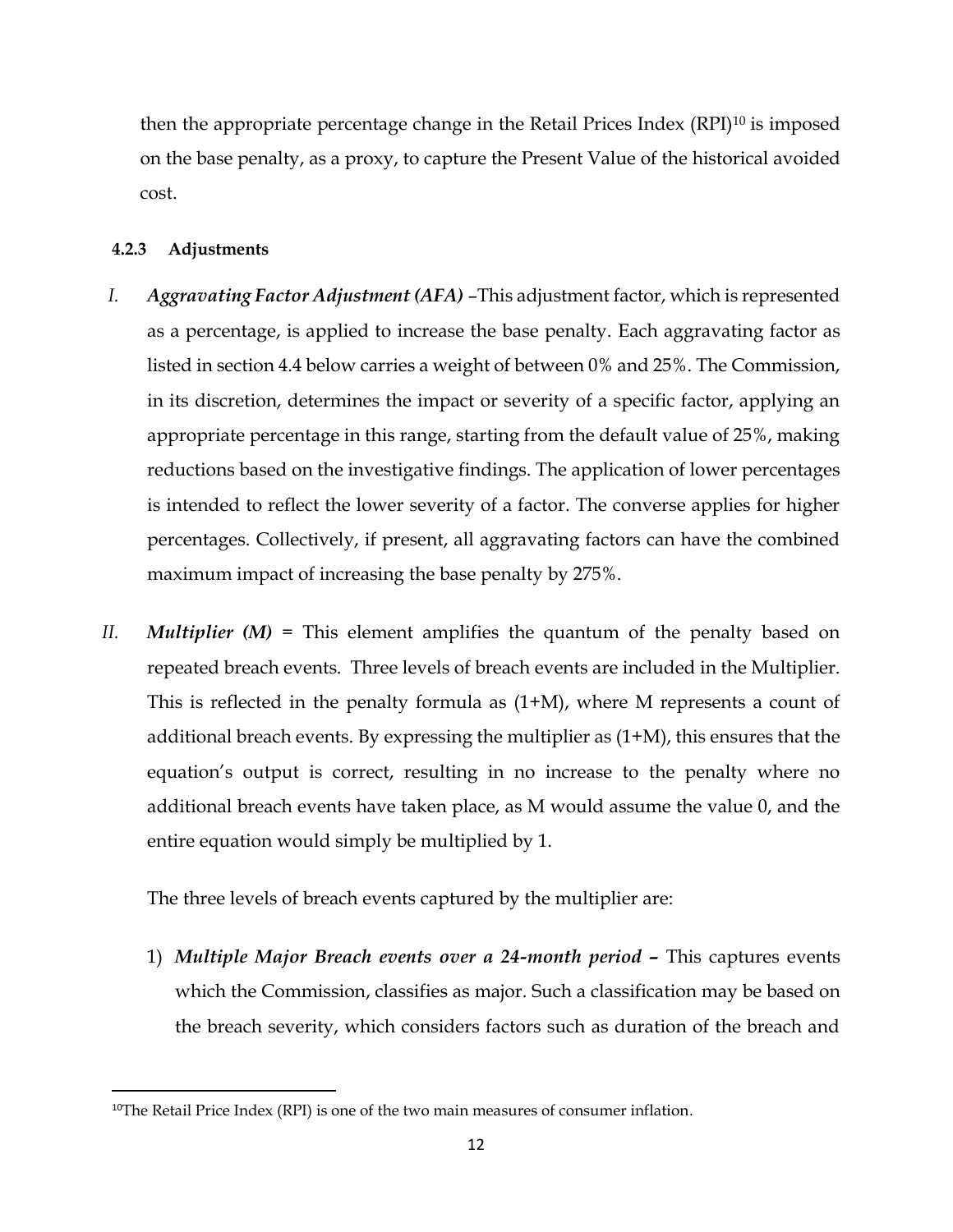the number of customers affected. A second major breach event, increases M to 1, effectively doubling the penalty as  $1+M = 2$ . The value of M increases by 1 for each additional major breach event over a 24 -month period. Consider, for the third breach in the period, M is assigned the value of 2, such that  $1+M = 3$ , effectively tripling the penalty.

This ensures that the penalty serves a stern deterrent function. Where a breach has occurred as a result of any force majeure condition, prevailing extenuating circumstances or exemption conditions, such an event shall not be counted in the application of the multiplier.

- 2) *Repeat violations* The value of M is increased by 0.5 for each repeat violation. This captures minor breach events over a 24-month period.
- 3) *Failure to establish corrective measures to an identified recurring issue* The value of M increases by 0.1 each time the Commission identifies a reoccurrence of an issue, whether or not it results in a breach. This measure is not limited to a 24 month period. The Commission may utilise its discretion in determining a suitable cut-off period; this period may vary based on the nature of the issue.

Consider this illustration of the Multiplier's possible application:

A regulated entity experiences two major service outages in a 24-month period, while also experiencing two smaller isolated minor outages in this same period. The cause of these outages has been found to be a recurring issue which has happened on four (4) occasions in the past.

Calculating 1+M:

- One major outage increases M by 1;
- two minor outages increase M by 0.5 each; and
- four recurring issue increases M by 0.1 each time.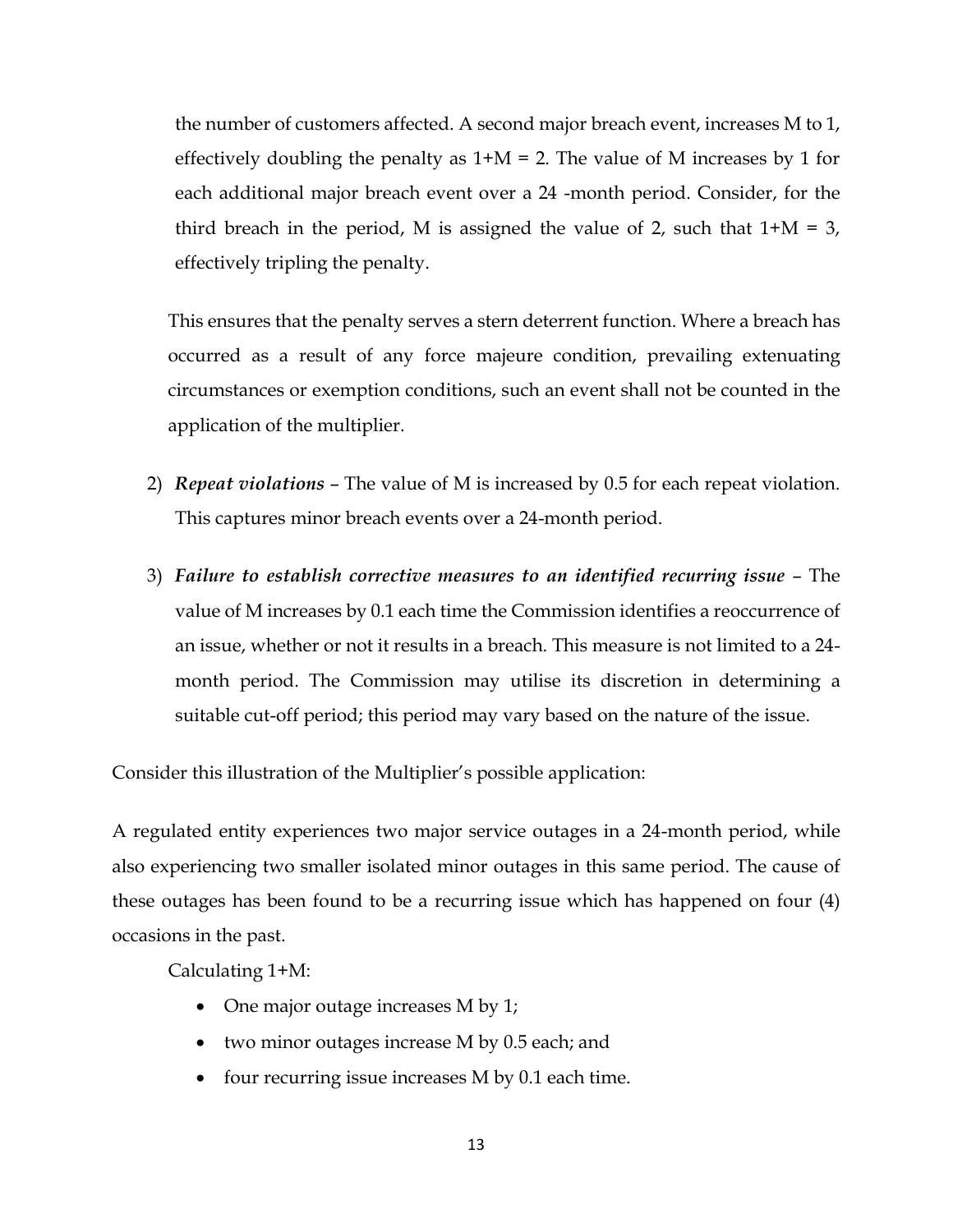Recall Multiplier =  $1 + M$ ;

Therefore, Multiplier =  $1 + (1 + 0.5 + 0.5 + 0.4) = 3.4$ 

*III. Final Adjustment Factor (FAF) - This factor permits for the total penalty to be* discounted by 25% where the regulated entity accepts responsibility for the breach, while also accepting the Commission's penalty. Importantly, this factor cannot reduce the total penalty below the base penalty, as the base penalty is the minimum value which ensures that the regulated entity is disgorged of any profits acquired as a consequence of its breach behaviour. This adjustment factor incentivizes the entity to accept responsibility for the breach, while also accepting the Commission's penalty.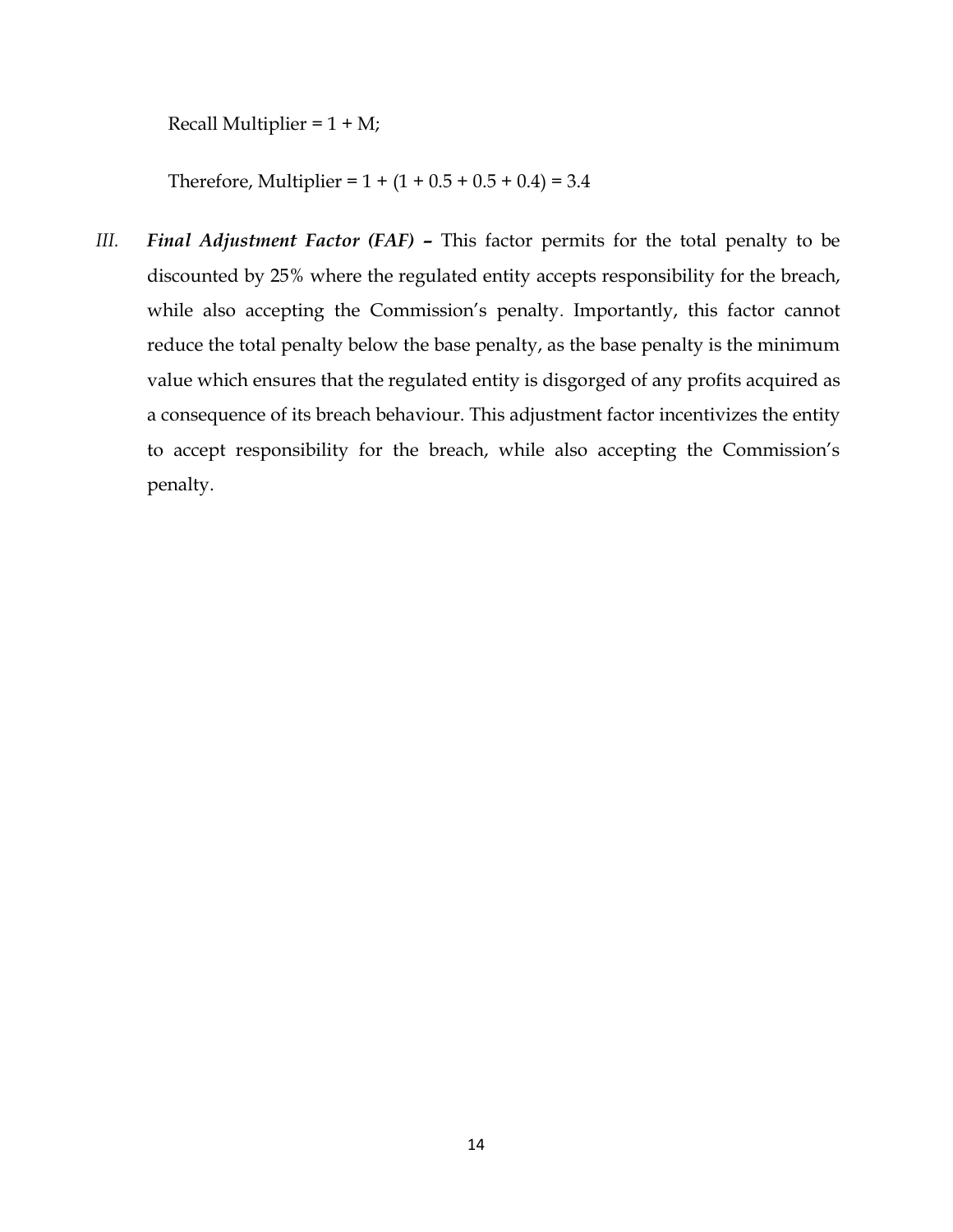## <span id="page-14-0"></span>**4.3 MAXIMUM PENALTY**

 $\overline{a}$ 

This penalty framework also considers the establishment of a maximum prescribed penalty, having considered the maximum penalties utilised in other jurisdictions, such as those prescribed by the Federal Energy Regulatory Commission (FERC). In this framework, the maximum penalty will be determined as a percentage of operating revenue (in the breach year) no greater than the average of the three (3) most recent, nonnegative actual rates of return of the regulated entity over the past five  $(5)$  years<sup>11</sup>. The application of such a method allows for the setting of an effective maximum enforcement threshold for a monetary penalty, while not rendering the entity insolvent. This penalty value may be paid in instalments over a reasonable period, determined by the Commission, after giving consideration to the regulated entity's ability to pay <sup>12</sup> . Similarly, under extenuating circumstances, the Commission may invoke a significant reduction, or seek not to enforce a penalty, particularly where the breach may have been caused or intensified due to those circumstances.

<sup>&</sup>lt;sup>11</sup> The average of the three (3) most recent, non-negative actual rates of return within the last 5 years, is determined as illustrated below.

Consider the following recent rates of return: 2016: 4%, 2017: 22%, 2018: 0%, 2019: 20%, 2020: -6%. The maximum penalty will be capped at a value equivalent to the average of 20%, 0% and 22%, that is equivalent to a rate of return of 14%. Therefore 14% of Operating Revenue would be the maximum penalty based on the rates of return in this example. In this way, it circumvents a lower limit imposed based on one year of losses among several years of abnormal profits.

<sup>12</sup> North American Electricity Reliability Commission (NERC), "Sanction Guidelines of the North American ElectricReliabilityCorporation".[https://www.nerc.com/FilingsOrders/us/RuleOfProcedureDL/Append](https://www.nerc.com/FilingsOrders/us/RuleOfProcedureDL/Appendix%204B%20effective%2020210119.pdf#search=penalty) [ix%204B%20effective%2020210119.pdf#search=penalty.](https://www.nerc.com/FilingsOrders/us/RuleOfProcedureDL/Appendix%204B%20effective%2020210119.pdf#search=penalty)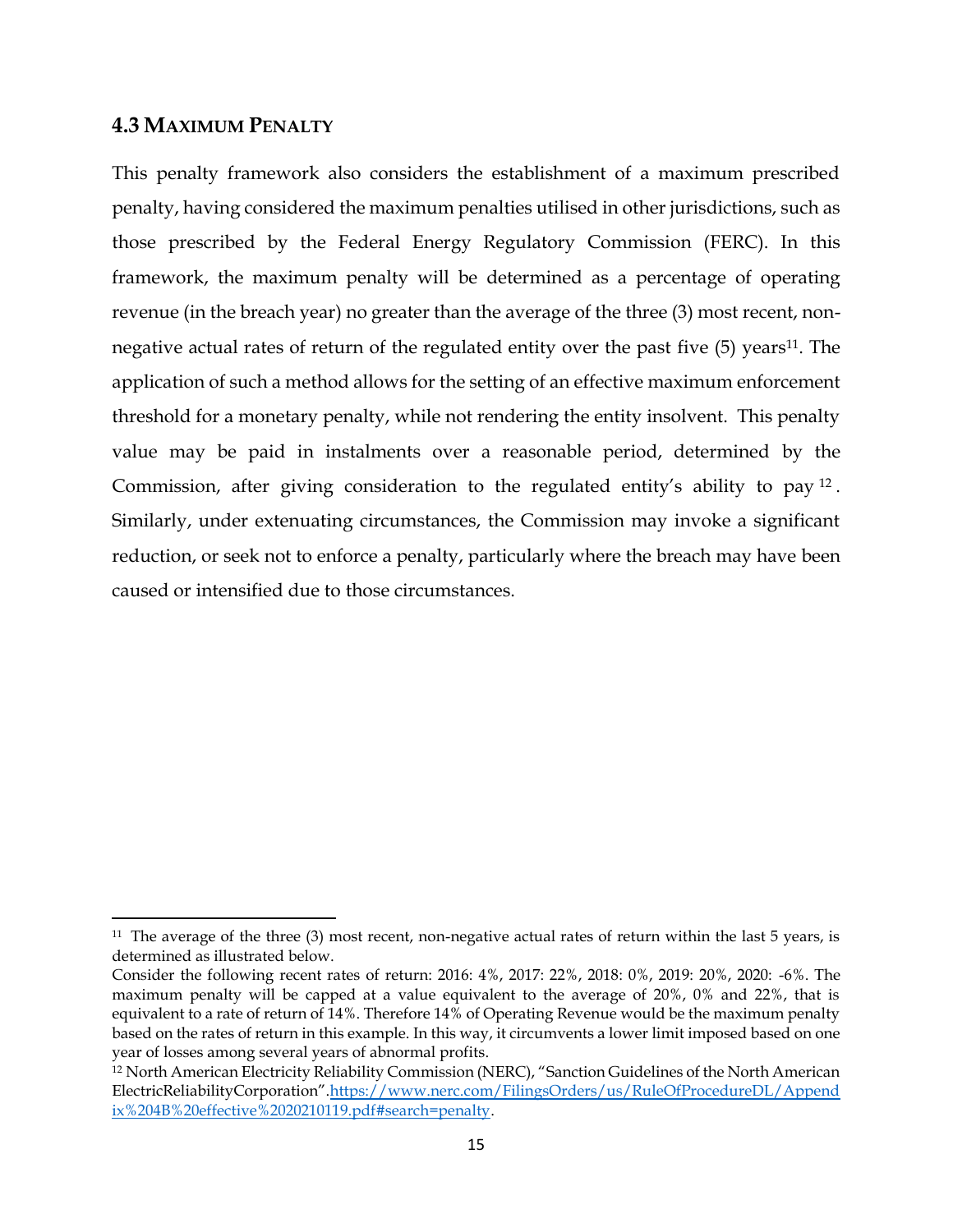# <span id="page-15-0"></span>**4.4 LIST OF AGGRAVATING FACTORS**

## **Aggravating Factors**

A regulated entity engages in concealment, impediment or the provision of false/inaccurate information

The Commission's investigation determined there was management involvement in relation to a breach

The Commission determined that the breach was an intentional violation

The regulated entity refuses to cooperate with the Commission

The Commission has identified recklessness of the regulated entity in relation to the breach

Severe harm was caused to consumers as a result of the breach

The Commission is satisfied that the regulated entity failed to address the breach in a reasonable time

The regulated entity has a history of non-compliance

The regulated entity has an inefficient or non-existent internal compliance programme

The regulated entity failed to self-report the breach

The regulated entity failed to provide ready compensation to all affected parties

*Instructions:*

*a. Each aggravating factor listed in the table above should be considered based on the circumstance of the breach, as each event will be unique;*

*b. Each aggravating factor identified in a given scenario increases the AFA by between 0 and 25%, based on the Commission's interpretation of the given factor's severity. Each factor present starts at a default value of 25% and can be reduced as the Commission considers the evidence of the breach event and the response of the regulated entity.*

## <span id="page-15-1"></span>**4.4.1 Definition of Aggravating Factors**

Whenever used in this framework, the following aggravating factors have the definitions outlined below, as developed by the Commission.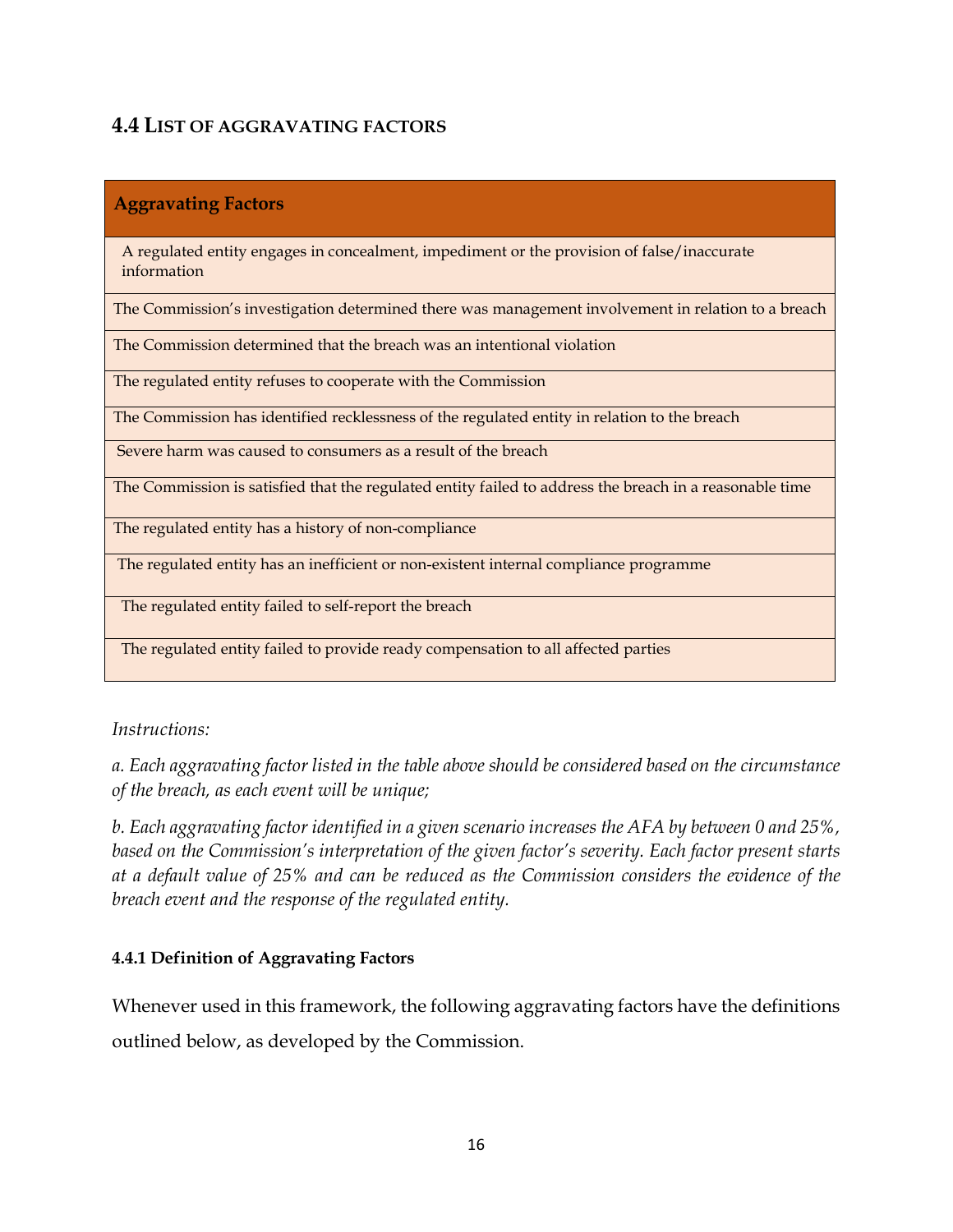- *1) Concealment, impediment or provision of false/inaccurate information concealment and impediment refers to the act or process of hiding or intentionally omitting information or deliberately hindering/delaying the investigation of the Commission. Provision of false/inaccurate information refers to the submission of information by the regulated entity to the Commission in relation to the breach which is misleading, inaccurate, unreliable or fails to entirely reflect the true breach event.*
- *2) Management involvement the participation of the regulated entity's management in the violation, either in the lead up to the breach, or after the breach. This definition captures behaviour of the regulated entity's management which may be viewed as deliberate or irresponsible that caused the breach.*
- *3) Intentional violation a deliberate and thoughtfully planned action or omission committed by the regulated entity which results in a breach.*
- 4) *Refusal to cooperate and comply with the Commission refers to the regulated entity's failure to adhere to the Commission's directives and assist the Commission in its investigations.*
- *5) Recklessness of regulated entity the actions or inactions of the regulated entity which, while not necessarily deliberate or planned, demonstrate a clear failure of the regulated entity to follow established due diligence measures or good industry practice or a failure to consider possible breach or violation, which may naturally result from its conduct.*
- *6) Severe harm caused to consumers due to breach describes any act that causes adverse health complications, physical injury and/or death, and significant financial distress to the consumer as a result of the violation.*
- *7*) **Failure to address breach in reasonable time –** *refers to the regulated entity's failure to rectify the breach within a reasonable timeframe. Consideration is given to the circumstances surrounding the breach, as the Commission determines what constitutes a 'reasonable timeframe' in each scenario.*
- *8) History of regulated entity's non-compliance refers to the regulated entity's past actions that were contrary to the Commission's directives, decisions, orders, regulations, legislation or SoS.*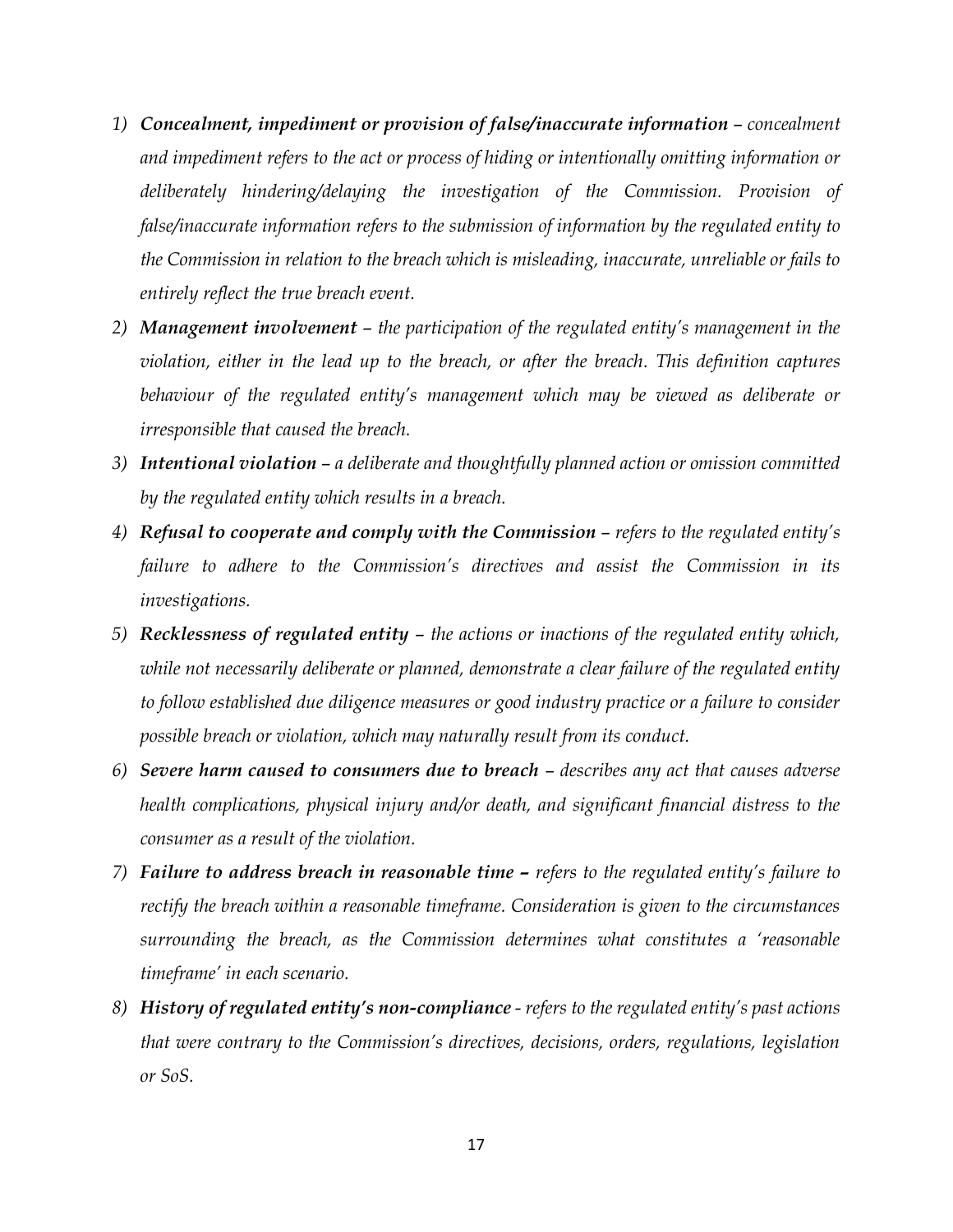- *9) Ineffective or non-existent internal compliance program refers to the regulated entity's ineffectual and in some instances absent set of internal policies and procedures that are utilised by the entity to ensure compliance with SoS regulations, as well as other industry guidelines and voluntary standards.*
- *10) Failure to self-report refers to an instance where the regulated entity fails to provide details on a breach in an open and forthcoming manner.*
- *11)* **Failure to administer compensation to all affected eligible parties refers to the** *regulated entity's failure to administer compensatory payments to all affected parties who have claimed and are eligible for compensation, within the stipulated timeframe, pursuant to the relevant SoS framework.*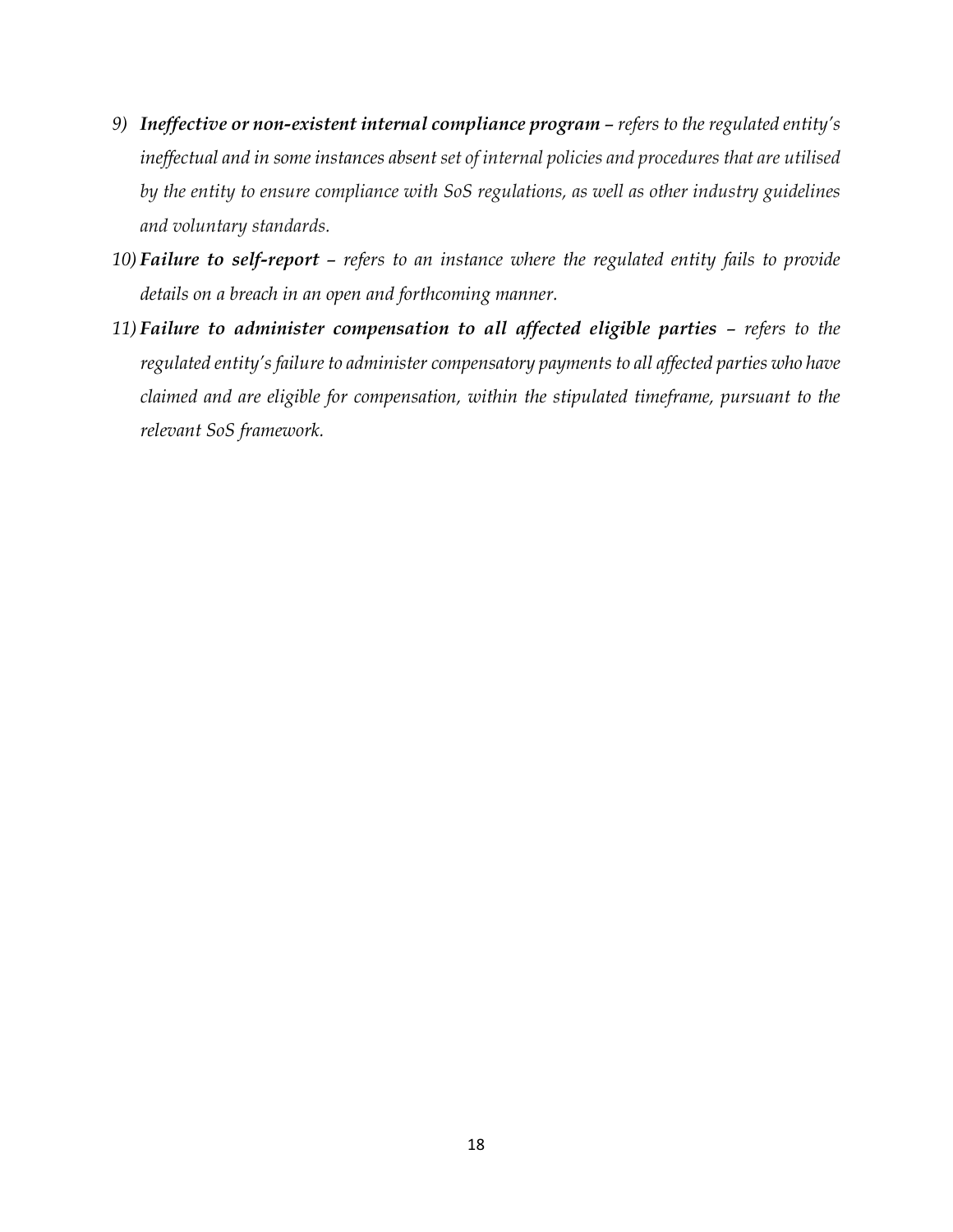## <span id="page-18-1"></span><span id="page-18-0"></span>**5.1.1 Intention to impose a penalty**

The regulated entity shall be issued with an 'Intention to Impose a Penalty Notice' outlining the calculation of any penalty to be applied, along with the intended timeframe for payment, a period not exceeding twenty-four (24) months.

## <span id="page-18-2"></span>**5.1.2 Written and Oral representations**

Where the Commission has issued this Notice, the regulated entity as of right shall be provided with an opportunity to make written representations to the Commission within twenty (20) working days. At any point during this period the regulated entity may communicate to the Commission in writing its willingness to challenge or accept the penalty as outlined in the Notice. In addition to making written representations, the regulated entity may also request to be heard orally by the Commission to further put its case.

## <span id="page-18-3"></span>**5.1.3 Assessment of representations**

Where the regulated entity makes written representations, the Commission will consider those written representations before reaching a decision, which could include taking the action outlined in the Notice; taking a different action; or taking no action. In addition to making written representations, the regulated entity may also request to be heard orally by the Commission to further put its case. Where a request for an oral hearing is made, the Commission shall hear the regulated entity before disposing of the matter and issuing its Decision and Order based on the written and oral representations made by the regulated entity. Where the Commission receives no representations or response to the "Intention to Impose a Penalty Notice" from the regulated entity, by the stated deadline, the Commission may determine that the contents of the Notice are undisputed and proceed to issue its Decision and Order and impose the penalty.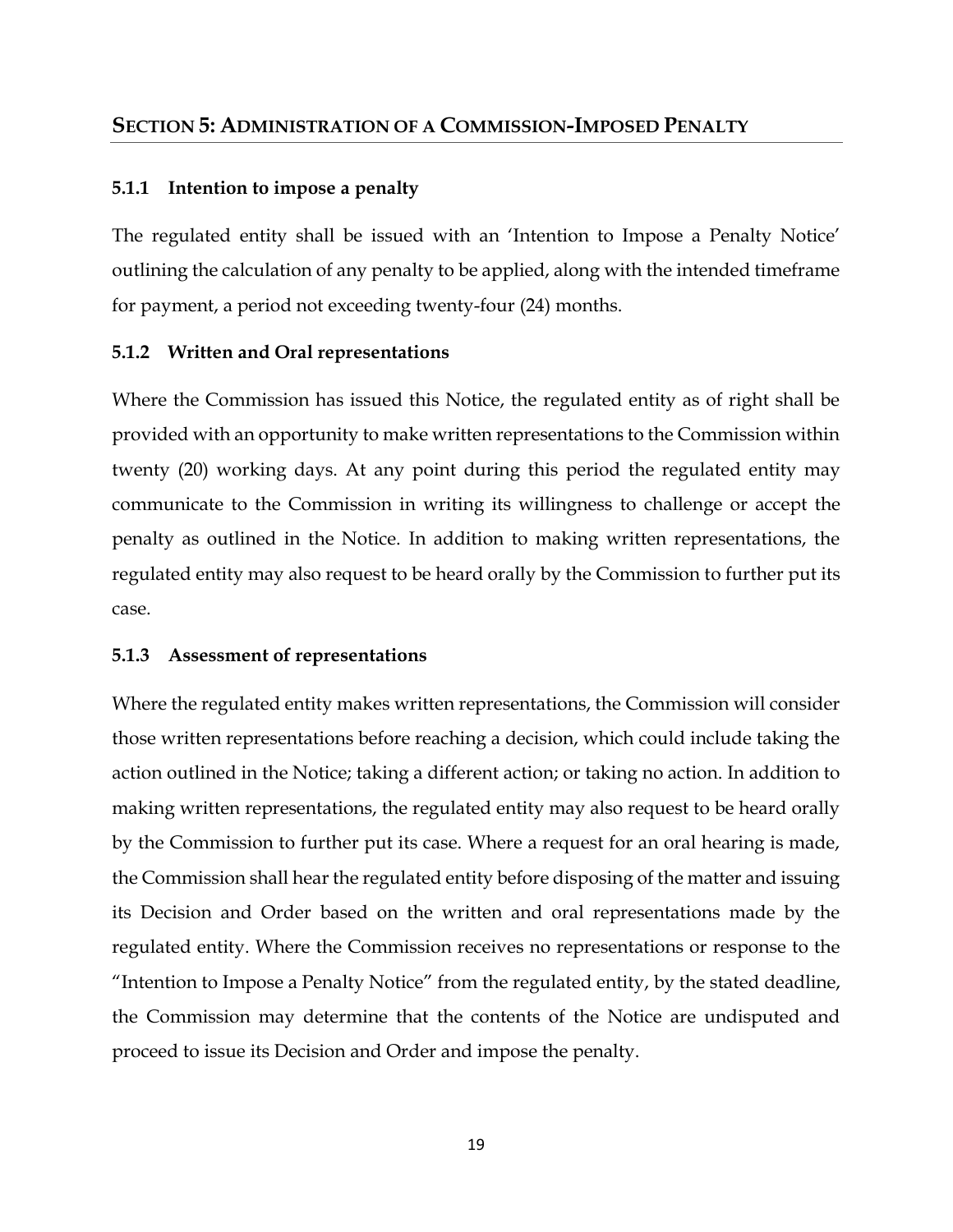## <span id="page-19-0"></span>**5.1.4 Review of Decision**

Should a regulated entity so desire, it may apply to the Commission for a review of the Decision, specifying the grounds for the review.

Section 36 of the FTCA stipulates that "The Commission may on application or on its own motion review and vary or rescind any decision or order made by it and, where under this Act a hearing is required before any decision or order is made, such decision or order shall not be altered, suspended or revoked without a hearing".

## <span id="page-19-1"></span>**5.1.5 Offences**

Section 31 of the URA stipulates that

*(1) "Every service provider which fails or refuses to obey an order of the Commission made under this Act is guilty of an offence and is liable on summary conviction to a fine of \$100 000 and, in the case of a continuing offence, to a further fine of \$10,000 for each day or part thereof during which the offence continues."* 

*(2) "Whenever it is proved that a service provider has failed to obey an order of the Commission made under this Act, every director or officer of the service provider is guilty of an offence and liable on summary conviction to a fine of \$50,000 or to imprisonment for 6 months or to both unless the director or officer proves that all necessary and proper means in his power having regard to his position and authority were taken to obey and carry out the order of the Commission, and that he was not at fault for the failure to obey the order."*

## Section 32 of the URA stipulates that

*"Every service provider making a return or furnishing any information to the Commission that is false in any particular is guilty of an offence and is liable on summary conviction to a fine of \$75 000".*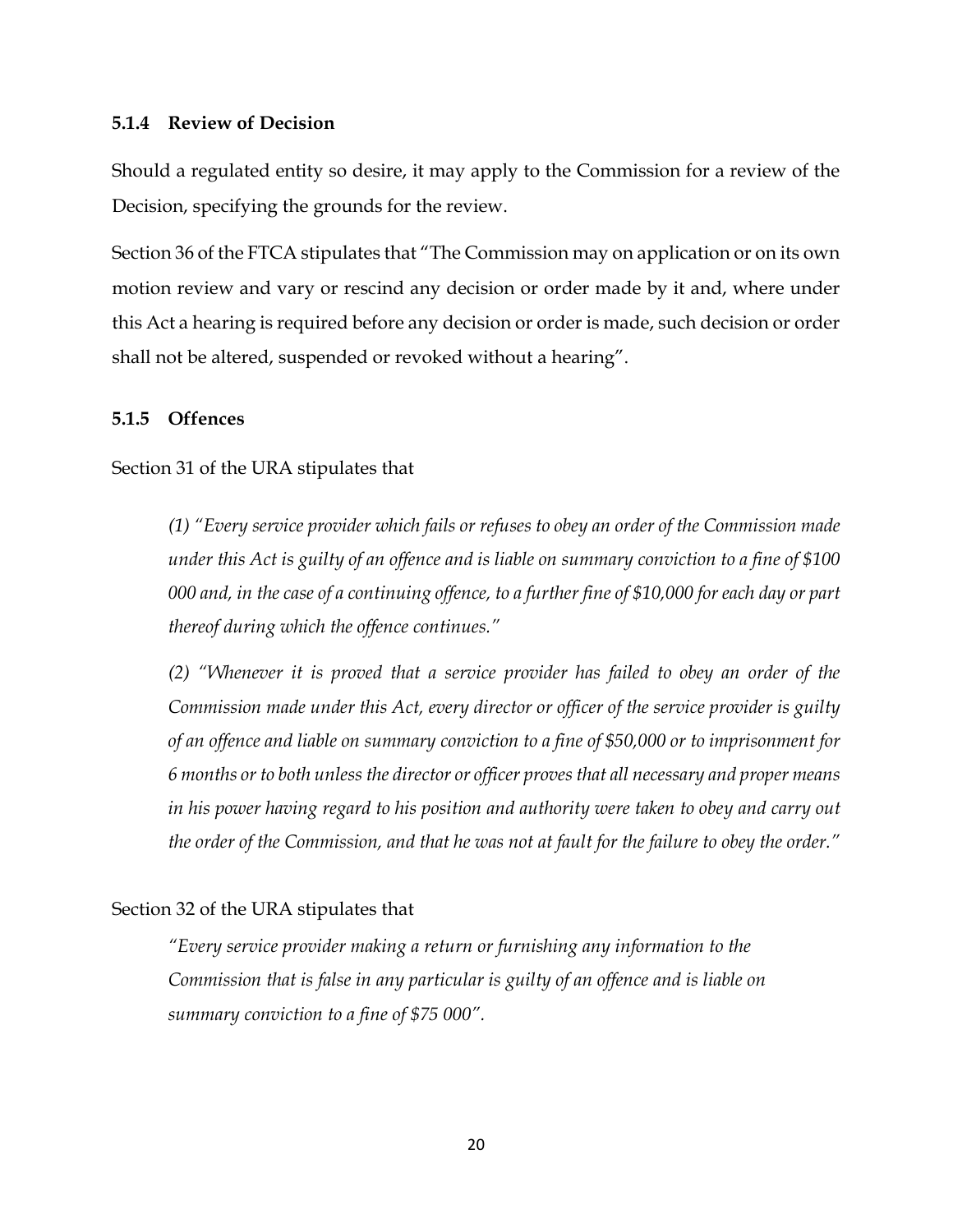## <span id="page-20-0"></span>**5.1.6 Payment of the Penalty**

A financial penalty as determined by the Commission in its application of this framework is to be paid by the regulated service provider into the Consolidated Fund, as mandated by section 3(1) of the Financial Management and Audit Act, CAP. 5 of the Laws of Barbados (the "FMA Act")

Section 3(1) of the FMA Act states that:

*"Subject to the provisions of this or any other Act for the time being in force, the revenues of Barbados shall be credited to the Consolidated Fund".*

Section 2(1) of the FMA Act defines "Revenue" as:

*"Revenue means all levies, taxes, rates, duties, fees, penalties, forfeitures, rents and dues, proceeds of sale and all other amounts earned by the Crown, from whatever source arising, over which parliament has the power of appropriation;".*

## <span id="page-20-1"></span>**5.1.7 Late Payments of the Penalty**

In the event a regulated entity makes a late payment towards the penalty amount, the Commission shall utilize its regulatory discretion to impose interest on the payment, at the statutory rate of interest on judgment debts, pursuant to the Supreme Court of Judicature Act CAP. 117A of the Laws of Barbados.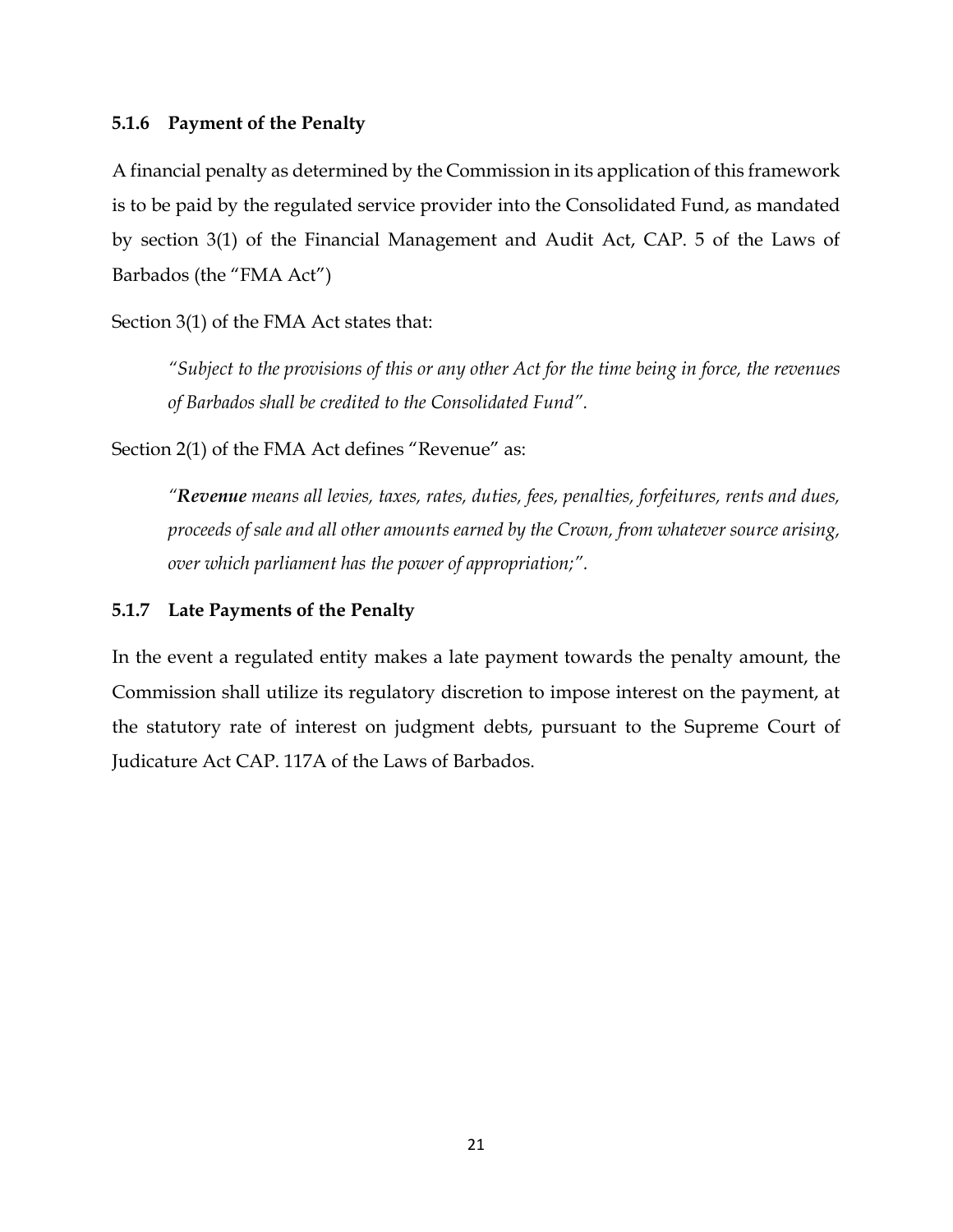### <span id="page-21-0"></span>**5.2 NON-FINANCIAL PENALTY MEASURES**

Non-financial penalty measures may be enforced in addition to, or in place of a monetary penalty levied against any regulated entity for a breach of the SoS. Where a regulated entity is unable to pay the penalty amount determined by this framework, as confirmed by the Commission's financial analysis, a non-financial penalty should be imposed. The Commission may, utilising moral suasion and or its legislative powers, enforce the following non-exhaustive list of non-financial penalty measures:

- 1) Require the regulated entity to comply with an increased frequency of regulatory reporting;
- 2) Require the regulated entity to adopt and support a charity or participate in specific charitable events and initiatives linked to resolving the harm caused by a breach;
- 3) Order the regulated the entity to publish/broadcast the Commission's decision in respect of the breach in a manner and at a frequency to be determined by the Commission;
- 4) Mandate tailored corporate rehabilitation programmes as defined by the Commission. E.g., specific training, new hires etc.; and
- 5) Report directly to the Government of Barbados on the actions (or inactions) of the regulated entity.

In addition, at any point, if a regulated entity is unable to pay the full penalty amount determined by the Commission, or defaults on paying the penalty entirely, the outstanding amount is automatically to be carried as a liability on the regulated entity's balance sheet. These outstanding amounts will attract interest annually at the statutory rate of interest on judgment debts, pursuant to the Supreme Court of Judicature Act CAP. 117A of the Laws of Barbados.